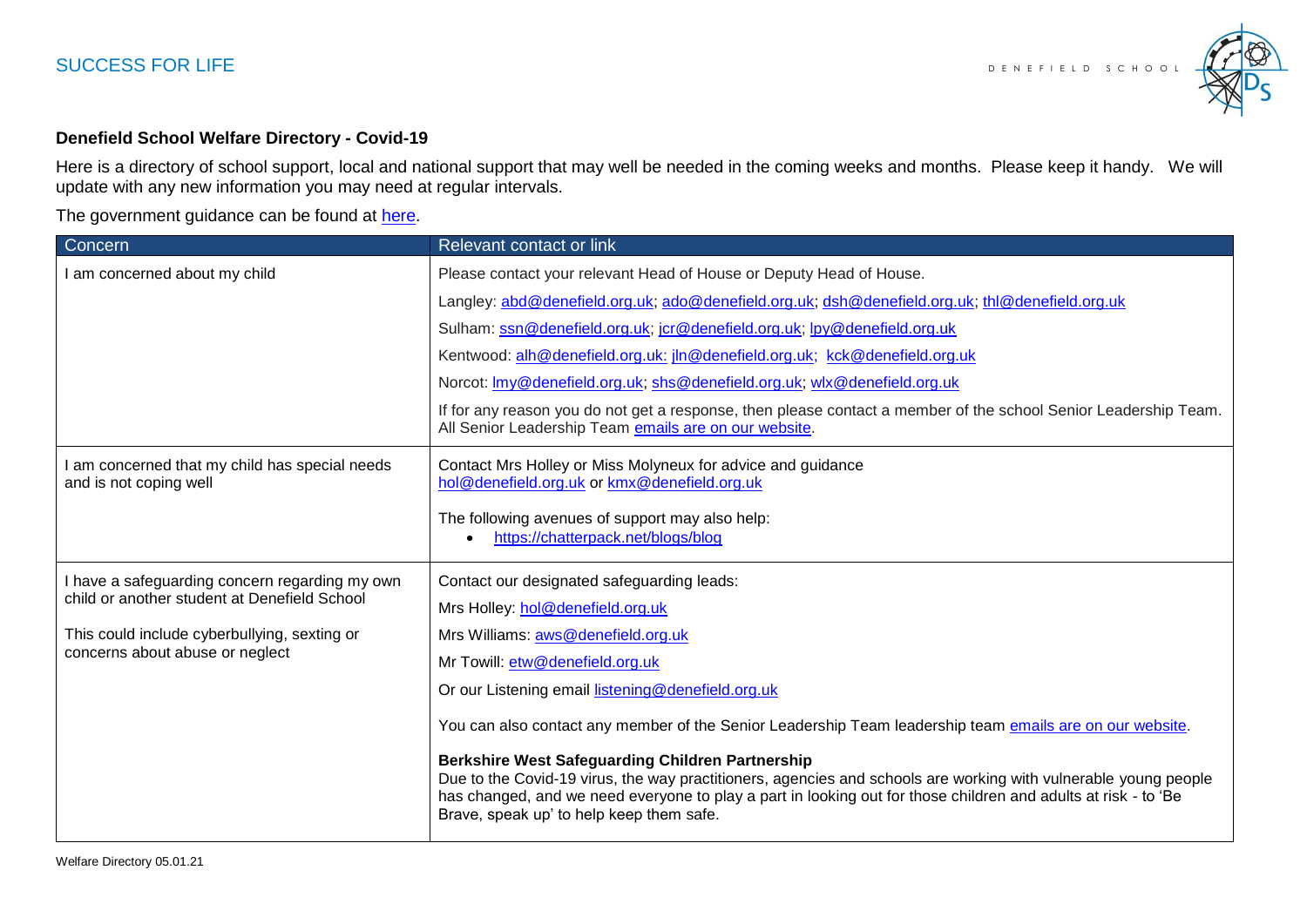

| Facebook: https://www.facebook.com/BWSafeguardingChildrenPartnership/<br>Twitter: https://twitter.com/BWSCP1?ref src=twsrc%5Etfw<br>You tube: https://youtu.be/NwSD4pY-Cok<br>The Berkshire West Safeguarding Children Partnership website has a dedicated page to provide information and<br>advice for our children, parents/carers and practitioners covering a wide range of subjects, including domestic<br>abuse, emotional health, financial help, coping strategies for new parents, home schooling, keeping children safe<br>on-line etc.<br>Berkshire West Safeguarding Children Partnership Website Links below:<br>https://www.berkshirewestsafequardingchildrenpartnership.org.uk/scp/parents-and-carers/information-for-parents-<br>and-carers<br>https://www.berkshirewestsafeguardingchildrenpartnership.org.uk/scp/parents-and-carers/important-safety-<br>messages-children-and-babies<br>Leaflet:<br>https://www.berkshirewestsafeguardingchildrenpartnership.org.uk/scp/helping-you/coronavirus<br><b>Thames Valley Police</b><br>They are working hard to continue to keep communities safe, and if you have any concerns regarding<br>safeguarding or crime you can still contact them on 101 or www.thamesvalley.police.uk/contact<br><b>Keeping Children Safe</b><br>A range of resources to support young people keeping safe in their communities, covering topics such as knife<br>crime, sending nudes, sexting, hate crime, county lines, road safety, domestic abuse, cyberbullying, drugs and<br>more can be found here; https://www.safe4me.co.uk<br><b>Keeping Children Safe Online</b><br>CEOP are producing activity packs fortnightly for different age groups, to support keeping them safe online. Their<br>interactive resources can be found here; https://www.thinkuknow.co.uk<br>If you're worried about a child, even if you're unsure, contact our helpline to speak to one of our counsellors. Call<br>us on 0808 800 5000, email help@nspcc.org.uk<br>Or visit the <b>NSPCC</b> website |                                                                                                       |                                                                 |
|---------------------------------------------------------------------------------------------------------------------------------------------------------------------------------------------------------------------------------------------------------------------------------------------------------------------------------------------------------------------------------------------------------------------------------------------------------------------------------------------------------------------------------------------------------------------------------------------------------------------------------------------------------------------------------------------------------------------------------------------------------------------------------------------------------------------------------------------------------------------------------------------------------------------------------------------------------------------------------------------------------------------------------------------------------------------------------------------------------------------------------------------------------------------------------------------------------------------------------------------------------------------------------------------------------------------------------------------------------------------------------------------------------------------------------------------------------------------------------------------------------------------------------------------------------------------------------------------------------------------------------------------------------------------------------------------------------------------------------------------------------------------------------------------------------------------------------------------------------------------------------------------------------------------------------------------------------------------------------------------------------------------------------------|-------------------------------------------------------------------------------------------------------|-----------------------------------------------------------------|
|                                                                                                                                                                                                                                                                                                                                                                                                                                                                                                                                                                                                                                                                                                                                                                                                                                                                                                                                                                                                                                                                                                                                                                                                                                                                                                                                                                                                                                                                                                                                                                                                                                                                                                                                                                                                                                                                                                                                                                                                                                       |                                                                                                       | Please find below links to the 'Be Brave, speak up' short film: |
|                                                                                                                                                                                                                                                                                                                                                                                                                                                                                                                                                                                                                                                                                                                                                                                                                                                                                                                                                                                                                                                                                                                                                                                                                                                                                                                                                                                                                                                                                                                                                                                                                                                                                                                                                                                                                                                                                                                                                                                                                                       |                                                                                                       |                                                                 |
|                                                                                                                                                                                                                                                                                                                                                                                                                                                                                                                                                                                                                                                                                                                                                                                                                                                                                                                                                                                                                                                                                                                                                                                                                                                                                                                                                                                                                                                                                                                                                                                                                                                                                                                                                                                                                                                                                                                                                                                                                                       |                                                                                                       |                                                                 |
|                                                                                                                                                                                                                                                                                                                                                                                                                                                                                                                                                                                                                                                                                                                                                                                                                                                                                                                                                                                                                                                                                                                                                                                                                                                                                                                                                                                                                                                                                                                                                                                                                                                                                                                                                                                                                                                                                                                                                                                                                                       |                                                                                                       |                                                                 |
|                                                                                                                                                                                                                                                                                                                                                                                                                                                                                                                                                                                                                                                                                                                                                                                                                                                                                                                                                                                                                                                                                                                                                                                                                                                                                                                                                                                                                                                                                                                                                                                                                                                                                                                                                                                                                                                                                                                                                                                                                                       |                                                                                                       |                                                                 |
|                                                                                                                                                                                                                                                                                                                                                                                                                                                                                                                                                                                                                                                                                                                                                                                                                                                                                                                                                                                                                                                                                                                                                                                                                                                                                                                                                                                                                                                                                                                                                                                                                                                                                                                                                                                                                                                                                                                                                                                                                                       |                                                                                                       |                                                                 |
|                                                                                                                                                                                                                                                                                                                                                                                                                                                                                                                                                                                                                                                                                                                                                                                                                                                                                                                                                                                                                                                                                                                                                                                                                                                                                                                                                                                                                                                                                                                                                                                                                                                                                                                                                                                                                                                                                                                                                                                                                                       |                                                                                                       |                                                                 |
|                                                                                                                                                                                                                                                                                                                                                                                                                                                                                                                                                                                                                                                                                                                                                                                                                                                                                                                                                                                                                                                                                                                                                                                                                                                                                                                                                                                                                                                                                                                                                                                                                                                                                                                                                                                                                                                                                                                                                                                                                                       |                                                                                                       |                                                                 |
|                                                                                                                                                                                                                                                                                                                                                                                                                                                                                                                                                                                                                                                                                                                                                                                                                                                                                                                                                                                                                                                                                                                                                                                                                                                                                                                                                                                                                                                                                                                                                                                                                                                                                                                                                                                                                                                                                                                                                                                                                                       |                                                                                                       |                                                                 |
|                                                                                                                                                                                                                                                                                                                                                                                                                                                                                                                                                                                                                                                                                                                                                                                                                                                                                                                                                                                                                                                                                                                                                                                                                                                                                                                                                                                                                                                                                                                                                                                                                                                                                                                                                                                                                                                                                                                                                                                                                                       |                                                                                                       |                                                                 |
|                                                                                                                                                                                                                                                                                                                                                                                                                                                                                                                                                                                                                                                                                                                                                                                                                                                                                                                                                                                                                                                                                                                                                                                                                                                                                                                                                                                                                                                                                                                                                                                                                                                                                                                                                                                                                                                                                                                                                                                                                                       |                                                                                                       |                                                                 |
|                                                                                                                                                                                                                                                                                                                                                                                                                                                                                                                                                                                                                                                                                                                                                                                                                                                                                                                                                                                                                                                                                                                                                                                                                                                                                                                                                                                                                                                                                                                                                                                                                                                                                                                                                                                                                                                                                                                                                                                                                                       |                                                                                                       |                                                                 |
|                                                                                                                                                                                                                                                                                                                                                                                                                                                                                                                                                                                                                                                                                                                                                                                                                                                                                                                                                                                                                                                                                                                                                                                                                                                                                                                                                                                                                                                                                                                                                                                                                                                                                                                                                                                                                                                                                                                                                                                                                                       |                                                                                                       |                                                                 |
|                                                                                                                                                                                                                                                                                                                                                                                                                                                                                                                                                                                                                                                                                                                                                                                                                                                                                                                                                                                                                                                                                                                                                                                                                                                                                                                                                                                                                                                                                                                                                                                                                                                                                                                                                                                                                                                                                                                                                                                                                                       | I have a safeguarding or child protection concern<br>regarding a young person not at Denefield School |                                                                 |
|                                                                                                                                                                                                                                                                                                                                                                                                                                                                                                                                                                                                                                                                                                                                                                                                                                                                                                                                                                                                                                                                                                                                                                                                                                                                                                                                                                                                                                                                                                                                                                                                                                                                                                                                                                                                                                                                                                                                                                                                                                       |                                                                                                       |                                                                 |
|                                                                                                                                                                                                                                                                                                                                                                                                                                                                                                                                                                                                                                                                                                                                                                                                                                                                                                                                                                                                                                                                                                                                                                                                                                                                                                                                                                                                                                                                                                                                                                                                                                                                                                                                                                                                                                                                                                                                                                                                                                       |                                                                                                       |                                                                 |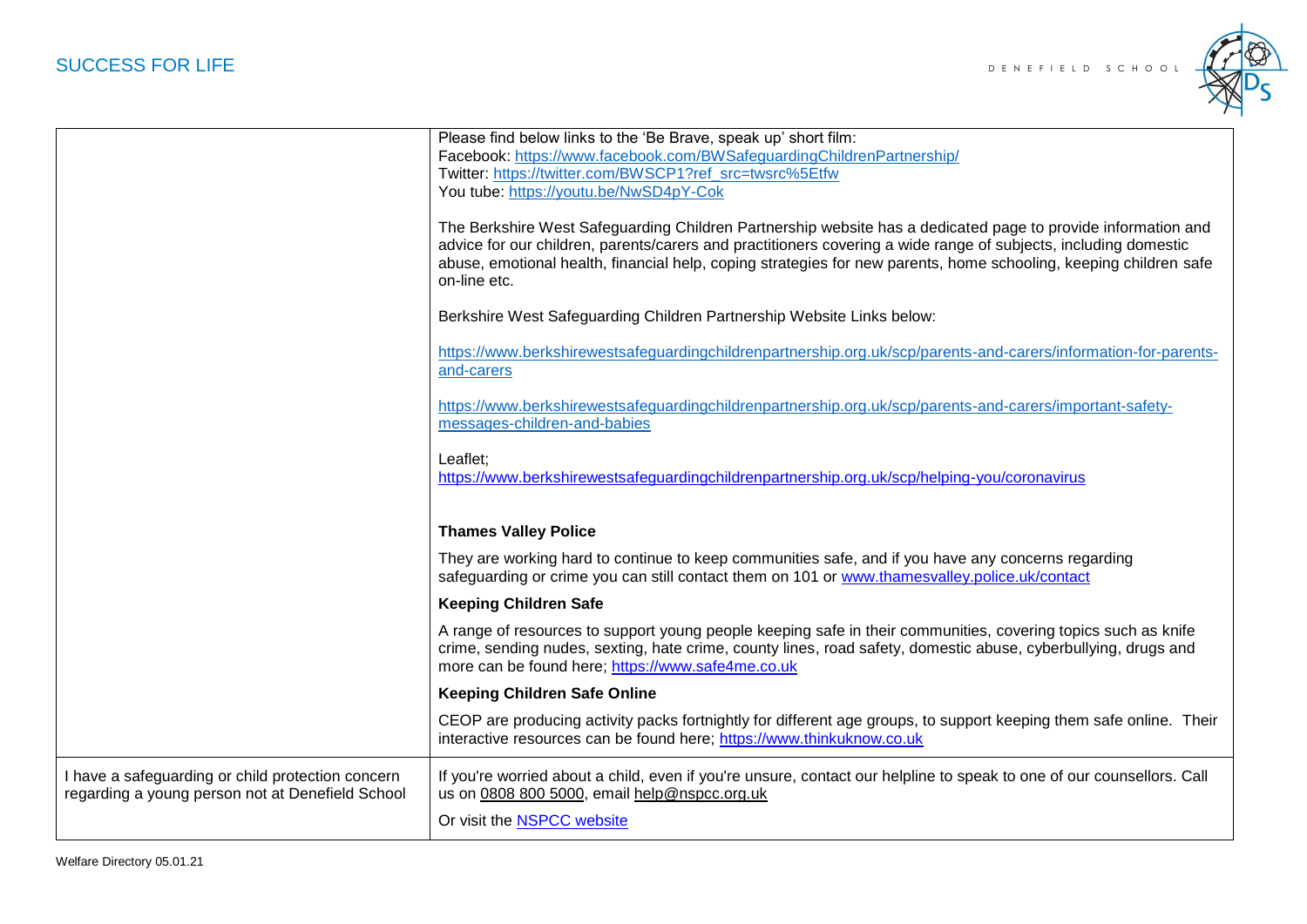## **SUCCESS FOR LIFE** SCHOOL **DENEFIELD** SCHOOL



| I have a child or a family member who has<br>special/additional needs and needs simple and<br>clear reminders of what is happening and what to<br>do. This is particularly useful for students with<br>literacy difficulties or students with Autism. | https://chatterpack.net/blogs/blog                                                                                                                                                                                                                                                                                                                                                                                                                                                                                                                                                                                                                                                                                                                                                                                                                                                                                                                                                                                                                                                                                                                                                                                                                                                                                                                                                                                                                                                                                                                                                                                                                                                                                                                                                                                                                                                                                                                                                                   |
|-------------------------------------------------------------------------------------------------------------------------------------------------------------------------------------------------------------------------------------------------------|------------------------------------------------------------------------------------------------------------------------------------------------------------------------------------------------------------------------------------------------------------------------------------------------------------------------------------------------------------------------------------------------------------------------------------------------------------------------------------------------------------------------------------------------------------------------------------------------------------------------------------------------------------------------------------------------------------------------------------------------------------------------------------------------------------------------------------------------------------------------------------------------------------------------------------------------------------------------------------------------------------------------------------------------------------------------------------------------------------------------------------------------------------------------------------------------------------------------------------------------------------------------------------------------------------------------------------------------------------------------------------------------------------------------------------------------------------------------------------------------------------------------------------------------------------------------------------------------------------------------------------------------------------------------------------------------------------------------------------------------------------------------------------------------------------------------------------------------------------------------------------------------------------------------------------------------------------------------------------------------------|
| I have concerns about the mental health of my child<br>or someone in my family.                                                                                                                                                                       | A resource list to support mental health is available on our website<br>Here is a link to a very useful range of support numbers for a vast range of mental health concerns;<br>https://www.nhs.uk/conditions/stress-anxiety-depression/mental-health-helplines/<br><b>CAMHS</b><br>CAMHS have also launched support on their website, providing a range of resources, apps and books to help.<br>These can be found at here.<br><b>School Nurse</b><br>We also continue to offer the School Nursing Duty line during school term times, where you can seek advice and<br>support on non Covid-19 related issues such as bedwetting, toilet training, behaviour and sleeping. They<br>endeavour to answer all responses within one working day.<br>Your local telephone number is: 01635 273 384 Email is: WestBerkshireSchoolNurses@berkshire.nhs.uk<br><b>EHA- Emotional Health Academy</b><br>This local helpline is a short-term service, and will only be available during this pandemic, to provide in the<br>moment support to children and young people. EHA workers will offer a listening ear and provide signposting and<br>self-help support. The helpline will not replace existing referral routes for EHT and EHA and appropriate referral<br>forms for these services will still need to be completed.<br>It is not a crisis line; support will be provided to manage low level problems and offer advice and self-help tools.<br>The helpline will not replace other services.<br>Confidentiality protocol follows normal EHA procedures - Children and young people will be advised if<br>confidentiality will need to be breached (eg safeguarding, risk to self).<br>The Helpline can be accessed by telephone through dialing 01635 503587<br><b>Further support</b><br>Additional resources and support on looking after your mental health can be found on the following websites:<br>https://www.nspcc.org.uk/keeping-children-safe/<br>https://youngminds.org.uk/find-help/ |
|                                                                                                                                                                                                                                                       | https://chatterpack.net/blogs/blog<br>$\bullet$                                                                                                                                                                                                                                                                                                                                                                                                                                                                                                                                                                                                                                                                                                                                                                                                                                                                                                                                                                                                                                                                                                                                                                                                                                                                                                                                                                                                                                                                                                                                                                                                                                                                                                                                                                                                                                                                                                                                                      |